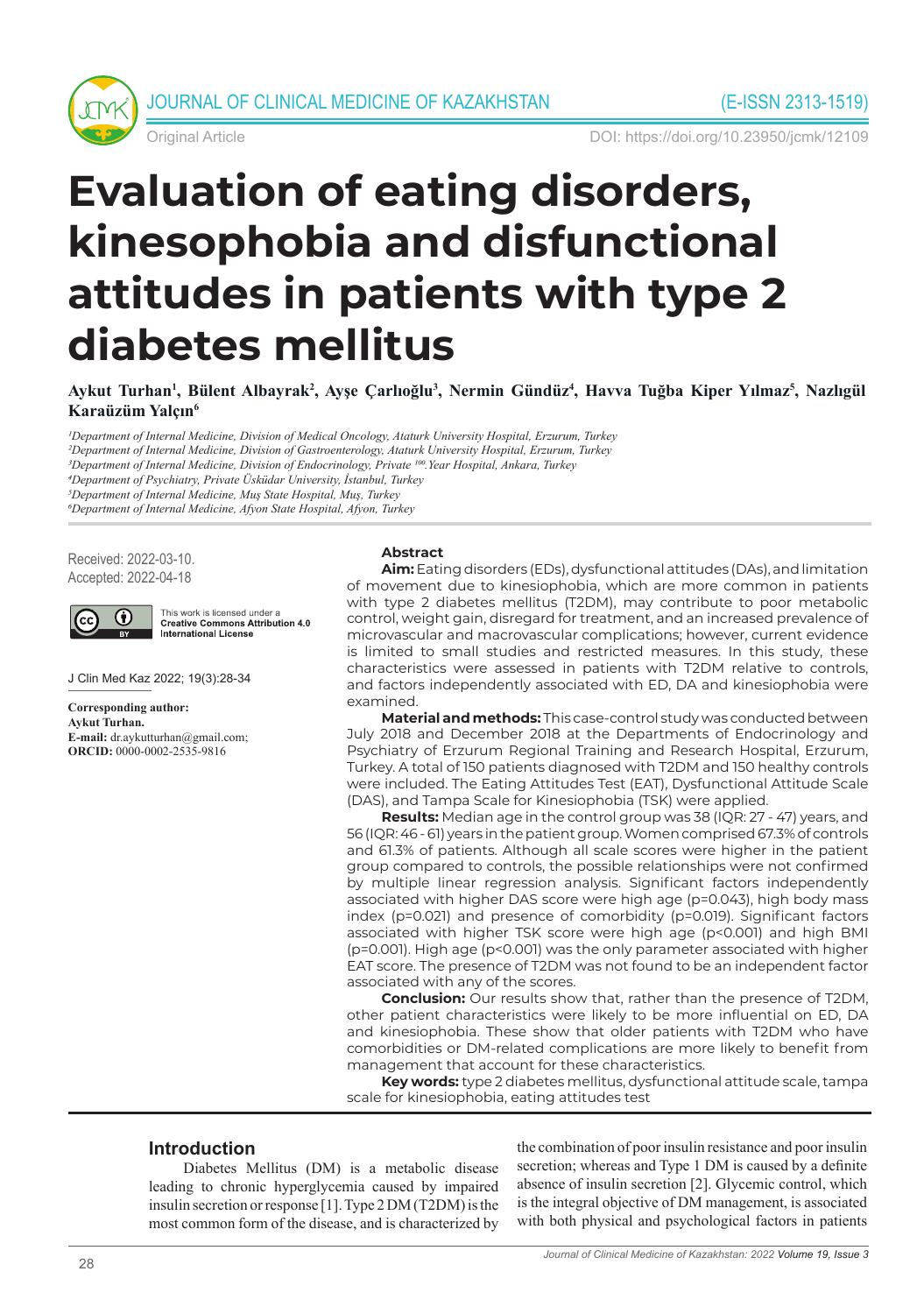with T2DM [3]. It has been demonstrated that dysfunctional attitudes (DAs), eating disorders (EDs), behavioral disorders and movement disturbance are common in diabetic patients and are associated with poor metabolic control and diabetic complications [3, 4].

While the relationship between T1DM and ED is well known [5], there is little information on the relationship between T2DM and ED [4]. In a review of the literature concerning EDs in T2DM patients, the frequency of ED was shown to range between 0.3–40% [4]. In a large-scale study conducted in Germany, 663 diabetic patients were examined in terms of ED, and the current ED rate in those with T2DM was found to be 8.0% and lifetime ED rate was 14.0% [6]. Regular exercise not only delays the occurrence of T2DM but also has been shown to have possible positive effects on glycemic control. DM complications such as diabetic neuropathy, neuropathic pain and kinesiophobia affect exercise habits in patients with T2DM [7]. Kinesiophobia is defined as the anxiety against activity and physical movement resulting from the feeling of sensitivity to painful injury [8], and T2DM is known to increase the frequency of kinesiophobia [8, 9]. Finally, studies have shown that attituderelated changes and DAs can develop in individuals with chronic diseases [10], and a clear relationship between glycemic control and DA has been reported [3]. There have been studies examining the effects of these three psychophysiological factors in patients with DM; however, these studies are limited by various factors, including the number of participants, absence of controls, lack of comorbidity assessment, as well as limitations in the number or type of scales administered. As such, data on this topic is attained from limited studies without comprehensive assessments, and there is no clarity on whether DM is associated with DA, ED or kinesiophobia.

In this study, we aimed to compare patients with T2DM and controls in terms of ED, DA and kinesiophobia, and to assess whether DM and other patient characteristics were associated with scores for ED, DA and kinesiophobia.

## **Material and methods Study design**

This case control study was conducted between July 2018 and December 2018 at the Endocrinology and Psychiatry Departments of Erzurum Regional Training and Research Hospital, Erzurum, Turkey. The study was initiated after obtaining approval from the Ethics Committee of Erzurum Regional Training and Research Hospital (Ethics committee decision number: 37732058-514.10) and written informed consent was obtained from each of the patients and healthy controls included in the study.

## **Study population**

A total of 150 patients diagnosed with T2DM according to World Health Organization criteria and 150 healthy controls were included in the study. Patients younger than 15 years of age and older than 70, those with neurological disease affecting cognitive functions, cases with T1DM, those with chronic obstructive pulmonary disease, thyroid dysfunction or other chronic diseases, pregnant or breastfeeding individuals, and those who refused participation were excluded from the study.

#### **Data collection**

All participants were asked to fill out a form collecting various data, including age, sex, marital status, education status, working status, smoking status, comorbidities, DM history in

family, application to a dietitian, adherence to a diet, exercise, surgery history, influenza vaccination, pneumococcal vaccine, and psychiatric disease history in the patient and patient's family. Height, weight, waist circumference measurements were made and body mass index (BMI) was calculated. In addition, age at diagnosis, duration of disease, DM-related hospitalization, and drug use information were collected and recorded for the patient group. In patients, history of ketoacidosis or hyperosmolar hyperglycemic state (HHS) history, DM complications, cataract development, glaucoma presence / absence were identified from hospital records. The examined laboratory values of participants were obtained as a result of blood tests requested in routine follow-up or control examinations scheduled during the study period. All laboratory results were studied with blood samples taken from the antecubital vein after 12 hours (night) of fasting and with appropriate devices and techniques in the Biochemistry Laboratory of Erzurum Regional Training and Research Hospital.

### **Scales**

## **The patients and healthy controls were asked to fill out the DAS, TSK, and EAT scales.**

Dysfunctional Attitude Scale (DAS): The DAS is used to detect DAs and beliefs in individuals. The validity and reliability study for the Turkish language was performed by Şahin et al. [11]. It consists of 40 items. The items are answered with a sevenpoint Likert type rating, and the responses are scored as follows: 1: strongly agree, 2: agree, 3: somewhat agree, 4: neutral, 5: somewhat disagree, 6: disagree, and 7: strongly disagree. Items 2, 6, 12, 17, 24, 29, 30, 35, 37, and 40 are scored inversely. While the lowest score that can be obtained from the scale is 40, the highest score is 280 points. High scores indicate that DAs are more frequent. In addition to total score, four subdimension scores can also be calculated, and include "Perfectionism", "Need for approval", "Dependency/Autonomy" and "Inconsistency" [12].

Tampa Scale for Kinesiophobia (TSK): The most commonly used test to assess the presence of kinesiophobia is the TSK. It is a checklist comprising 17 questions [8]. The Turkish validity and reliability study of the scale was conducted by Yilmaz et al. in 2011 [13]. A 4-point Likert-type scoring method is utilized (1: strongly disagree, 4: totally agree). Items 4, 8, 12 and 16 are scored inversely and a total score is calculated. Total score ranges between 17–68 points. A high score on the scale indicates a high level of kinesiophobia [8, 14, 15].

Eating Attitudes Test (EAT-40): One of the tests used to determine eating attitudes and behaviors is the EAT-40. It was developed by Garner and Garfinkel to screen for EA [16]. In Turkey, the validity-reliability study of the test was conducted by Erol and Savaşır [17]. The EAT consists of 40 questions in total. It has a 6-point Likert-type response form (Always, Very Often, Often, Sometimes, Rarely, Never). It is a self-report scale. A cutoff point of ≥30 points is defined for the detection of Disturbed Eating Behaviors [18]. For items 1, 18, 19, 23, 27, and 39, the "sometimes" response is scored as 1 point, "rarely" as 2 points, and "never" as 3 points, while other options are evaluated as 0 points. For the other items of the scale, the "always" response is evaluated as 3 points, "very often" is evaluated as 2 points, and "often" is evaluated as 1 point, while other responses receive 0 points. Individuals scoring between 30 and 32 on EAT represent a segment of the general population who do not have any diagnosed ED symptoms but differ from the general population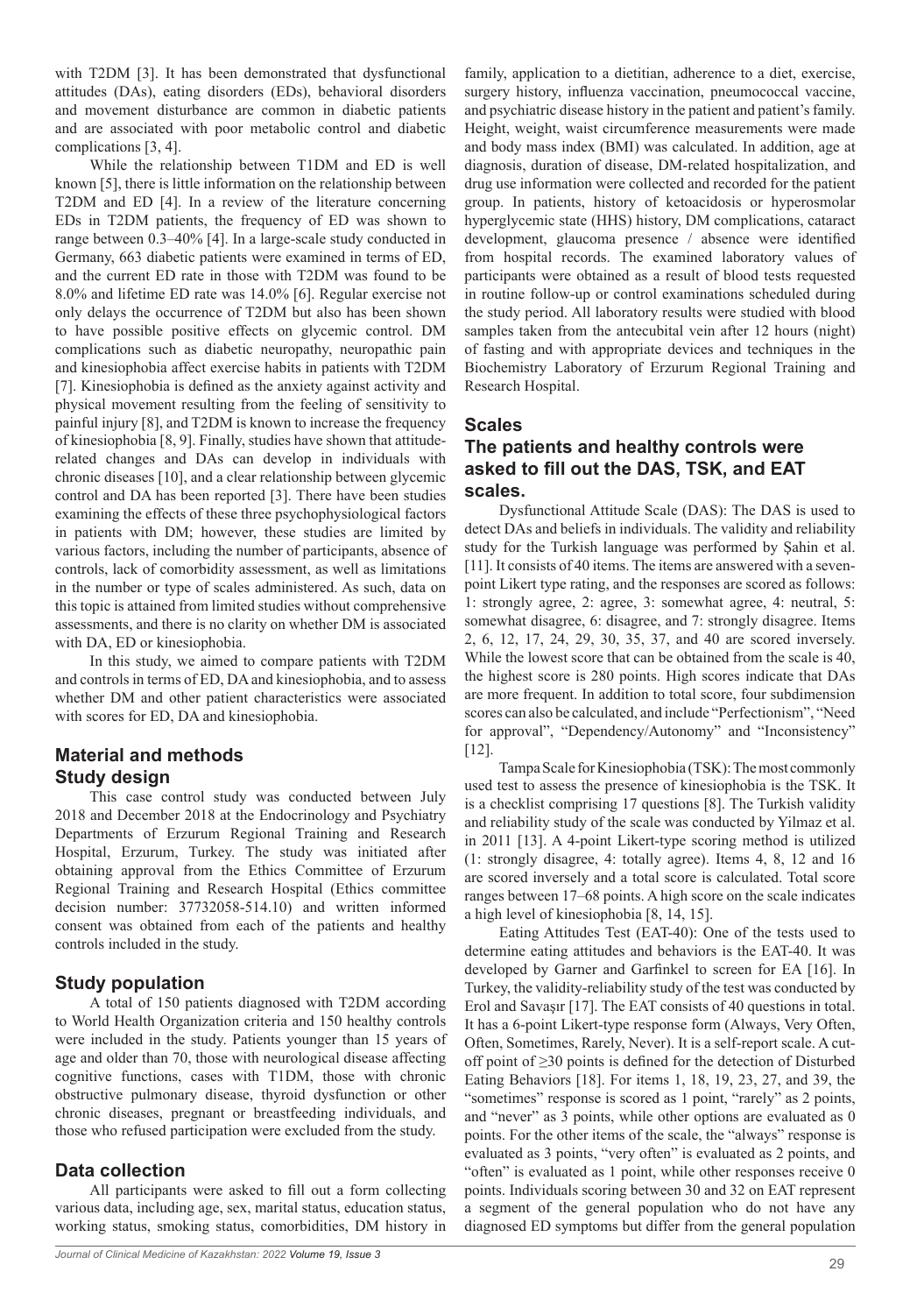in terms of eating attitudes. Those who score 33 and above have been found to demonstrate pathological eating symptoms [1, 17, 18].

#### **Statistical Analysis**

All analyses, subject to a p value threshold of 0.05 for significance, were performed on SPSS ver. 25.0. Histogram and Q-Q plots were evaluated to assess normality of distribution. Data are given as mean  $\pm$  standard deviation or median (1st quartile - 3rd quartile; referred to as IQR) for continuous variables according to normality of distribution, and as frequency (percentage) for categorical variables. Continuous variables were compared between groups with appropriate tests according to normality findings (normally distributed: independent samples t-test, non-normally distributed: Mann-Whitney U test). Categorical variables were analyzed with chisquare tests, or the Fisher's exact test where necessary. Multiple

Table 1 Summary of individuals' characteristics with regard to groups

linear regression analysis (stepwise selection method) was performed to determine factors independently associated with dysfunctional attitudes, kinesiophobia and eating attitudes. All parameters demonstrating univariate differences between the control.

#### **Results**

The median age of all participants was 47 (IQR: 36-57) years; however, median age was 38 (IQR: 27 - 47) in controls and 56 (IQR: 46 - 61) years in patients. The age distribution demonstrated significant difference (p<0.001). In terms of sex, 64.3% of all participants, 67.3% in the control group and 61.3% in the patient group, were women  $(p=0.278)$ . Other individual characteristics and laboratory values of all participants are depicted and compared based on the groups in Table 1 and Table 2. The summary of DM-related characteristics are shown in Table 3.

|                               |                   | Groups            |                      |         |  |
|-------------------------------|-------------------|-------------------|----------------------|---------|--|
|                               | Total             | Control $(n=150)$ | Type II DM $(n=150)$ | p       |  |
| Age                           | $47(36-57)$       | $38(27-47)$       | $56(46-61)$          | < 0.001 |  |
| Sex                           |                   |                   |                      |         |  |
| Female                        | 193 (64.3%)       | 101 (67.3%)       | 92 (61.3%)           | 0.278   |  |
| Male                          | 107 (35.7%)       | 49 (32.7%)        | 58 (38.7%)           |         |  |
| Height                        | $163.89 \pm 9.14$ | $165.19 \pm 8.60$ | $162.60 \pm 9.51$    | 0.014   |  |
| Weight                        | $77.10 \pm 14.59$ | $73.98 \pm 14.88$ | $80.22 \pm 13.64$    | < 0.001 |  |
| Body mass index               | $28.86 \pm 5.93$  | $27.11 \pm 5.06$  | $30.60 \pm 6.24$     | < 0.001 |  |
| Waist circumference           | $98.18 \pm 12.85$ | $93.54 \pm 12.27$ | $102.81 \pm 11.73$   | < 0.001 |  |
| Marital status                |                   |                   |                      |         |  |
| Married                       | 250 (83.3%)       | 115 (76.7%)       | 135 (90.0%)          | < 0.001 |  |
| Single                        | 38 (12.7%)        | 35 (23.3%)        | $3(2.0\%)$           |         |  |
| Divorced/Widowed              | 12 (4.0%)         | $0(0.0\%)$        | 12 (8.0%)            |         |  |
| <b>Education status</b>       |                   |                   |                      |         |  |
| Literate                      | 77 (25.7%)        | 16 (10.7%)        | 61 (40.7%)           | < 0.001 |  |
| Primary school                | 95 (31.7%)        | 45 (30.0%)        | 50 (33.3%)           |         |  |
| High school                   | 53 (17.7%)        | 35 (23.3%)        | 18 (12.0%)           |         |  |
| University                    | 75 (25.0%)        | 54 (36.0%)        | 21 (14.0%)           |         |  |
| Working status                |                   |                   |                      |         |  |
| Working                       | 209 (69.7%)       | 96 (64.0%)        | 113 (75.3%)          | 0.033   |  |
| Not working                   | 91 (30.3%)        | 54 (36.0%)        | 37 (24.7%)           |         |  |
| Smoker                        | 43 (14.3%)        | 22 (14.7%)        | 21 (14.0%)           | 1.000   |  |
| Comorbidities                 | 93 (31.0%)        | $0(0.0\%)$        | 93 (62.0%)           | < 0.001 |  |
| Hypertension                  | 56 (18.7%)        | $0(0.0\%)$        | 56 (37.3%)           | < 0.001 |  |
| Dyslipidemia                  | 56 (18.7%)        | $0(0.0\%)$        | 56 (37.3%)           | < 0.001 |  |
| DM history in family          |                   |                   |                      |         |  |
| First degree                  | 119 (39.7%)       | 48 (32.0%)        | 71 (47.3%)           | 0.007   |  |
| Second degree                 | 154 (51.3%)       | 53 (35.3%)        | 101 (67.3%)          | < 0.001 |  |
| Apply to a dietitian          | 116 (38.7%)       | 11 (7.3%)         | 105 (70.0%)          | < 0.001 |  |
| Following a diet              | 61 (20.3%)        | 12 (8.0%)         | 49 (32.7%)           | < 0.001 |  |
| Regular exercise              | 56 (18.7%)        | 30 (20.0%)        | 26 (17.3%)           | 0.553   |  |
| Surgery history               | 115 (38.3%)       | 39 (26.0%)        | 76 (50.7%)           | < 0.001 |  |
| Influenza vaccination         | 11 (3.7%)         | 4(2.7%)           | 7(4.7%)              | 0.539   |  |
| Pneumococcal vaccine          | $2(0.7\%)$        | $1(0.7\%)$        | $1(0.7\%)$           | 1.000   |  |
| Psychiatric disease           | $0(0.0\%)$        | $0(0.0\%)$        | $0(0.0\%)$           | N/A     |  |
| Psychiatric disease in family | $0(0.0\%)$        | $0(0.0\%)$        | $0(0.0\%)$           | N/A     |  |

Data are given as mean ± standard deviation or median (1st quartile - 3rd quartile) for continuous variables according to normality of distribution and as frequency (percentage) for categorical variables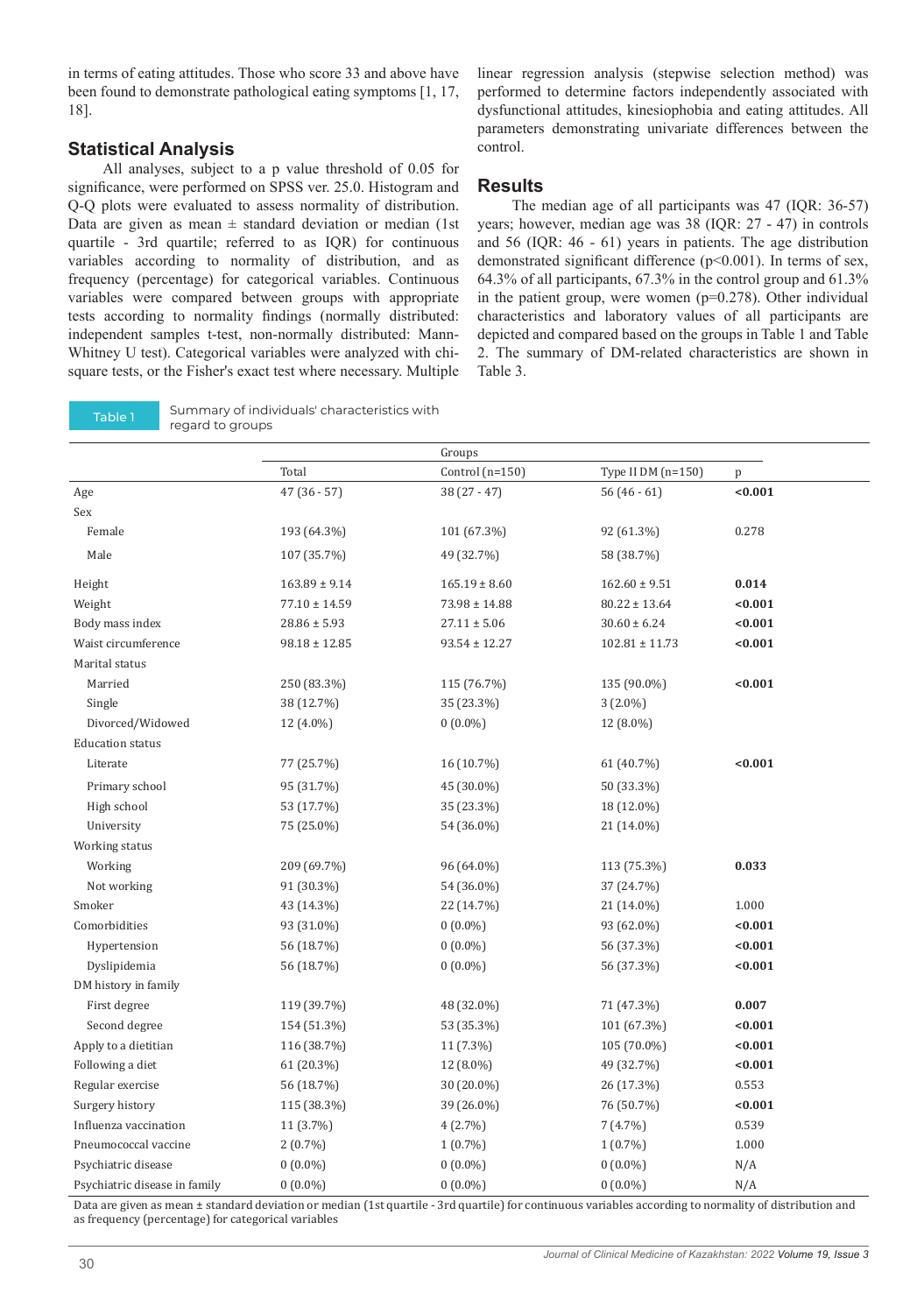Table 2 Summary of laboratory measurements with regard to groups

|                                         |                        | Groups                 |                        |         |
|-----------------------------------------|------------------------|------------------------|------------------------|---------|
|                                         | Total                  | Control (n=150)        | Type II DM (n=150)     | p       |
| Fasting blood glucose                   | $104.5(93 - 146.5)$    | 95 (87 - 102)          | 146.5 (113 - 224)      | < 0.001 |
| Postprandial blood glucose              | 130 (99 - 208)         | $100.5(90 - 121)$      | 208 (151 - 292)        | < 0.001 |
| HbA1c                                   | $6.1$ (5.6 - 7.9)      | $5.6(5.4-5.9)$         | $7.9(6.8-9.7)$         | < 0.001 |
| <b>BUN</b>                              | $14(11-17)$            | $12.5(10.5 - 15.5)$    | 14.6 (11.9 - 18.5)     | < 0.001 |
| Creatinine                              | $0.77$ $(0.70 - 0.90)$ | $0.75(0.69 - 0.83)$    | $0.81$ $(0.72 - 0.96)$ | < 0.001 |
| ${\tt GFR}$                             | $99(89-110)$           | $106(97-117)$          | $92(76-102)$           | < 0.001 |
| ALT                                     | $18(14-27)$            | $18(13-26)$            | $20(15 - 27)$          | 0.041   |
| AST                                     | $17(14-21)$            | $18(14-21)$            | $17(14-21)$            | 0.202   |
| Albumin                                 | $4.36 \pm 0.31$        | $4.44 \pm 0.27$        | $4.29 \pm 0.32$        | < 0.001 |
| Total cholesterol                       | $196.27 \pm 42.96$     | $190.45 \pm 35.79$     | $202.09 \pm 48.52$     | 0.019   |
| HDL                                     | $47.84 \pm 11.92$      | $50.17 \pm 11.28$      | $45.52 \pm 12.12$      | 0.001   |
| Triglyceride                            | 128.5 (79.5 - 184)     | $104(68-159)$          | 150 (110 - 215)        | < 0.001 |
| LDL                                     | $121.75 \pm 34.74$     | $117.35 \pm 29.92$     | $126.14 \pm 38.57$     | 0.028   |
| Sodium                                  | $138.50 \pm 2.25$      | $138.77 \pm 1.74$      | $138.23 \pm 2.65$      | 0.040   |
| Potassium                               | $4.37 \pm 0.33$        | $4.31 \pm 0.30$        | $4.43 \pm 0.35$        | 0.002   |
| Calcium                                 | $9.66 \pm 0.53$        | $9.62 \pm 0.46$        | $9.70 \pm 0.59$        | 0.156   |
| Uric acid                               | $4.72$ (3.78 - 5.77)   | $4.69$ $(3.54 - 5.59)$ | $4.78$ $(4.00 - 6.03)$ | 0.086   |
| CRP                                     | $0.30(0.30 - 0.52)$    | $0.30$ $(0.30 - 0.39)$ | $0.38$ $(0.30 - 0.74)$ | < 0.001 |
| Ketonuria                               | $2(0.7\%)$             | $0(0.0\%)$             | $2(1.3\%)$             | 0.498   |
| Proteinuria                             | 15 (5.0%)              | $0(0.0\%)$             | 15 (10.0%)             | < 0.001 |
| Glycosuria                              | 50 (16.7%)             | $0(0.0\%)$             | 50 (33.3%)             | < 0.001 |
| Spot urine total protein/<br>creatinine | $106.5(87 - 164.5)$    | 98 (76 - 128)          | 135 (100 - 248)        | < 0.001 |
| Hemoglobin                              | $14.21 \pm 1.71$       | $14.19 \pm 1.76$       | $14.23 \pm 1.65$       | 0.853   |
| Hematocrit                              | $44.13 \pm 4.55$       | $43.99 \pm 4.59$       | $44.28 \pm 4.52$       | 0.589   |
| <b>MCV</b>                              | $84.46 \pm 5.38$       | $84.42 \pm 5.60$       | $84.50 \pm 5.17$       | 0.902   |
| Platelet (x103)                         | $282.17 \pm 72.21$     | $278.89 \pm 67.56$     | $285.45 \pm 76.67$     | 0.432   |
| <b>RDW</b>                              | $13.1(12.6 - 14.1)$    | 12.95 (12.5 - 13.5)    | $13.3(12.7 - 14.4)$    | 0.001   |
| PDW                                     | $12.54 \pm 1.92$       | $12.63 \pm 2.03$       | $12.44 \pm 1.81$       | 0.394   |
| <b>MPV</b>                              | $10.48 \pm 0.87$       | $10.56 \pm 0.92$       | $10.40 \pm 0.80$       | 0.114   |
| PCT                                     | $0.29 \pm 0.07$        | $0.29 \pm 0.06$        | $0.30 \pm 0.08$        | 0.476   |
| WBC (x103)                              | $7.35 \pm 1.93$        | $6.95 \pm 1.52$        | $7.74 \pm 2.21$        | < 0.001 |
| Neutrophil (x103)                       | $3.94$ $(3.16 - 4.98)$ | $3.83$ $(3.09 - 4.59)$ | $4.16$ (3.29 - 5.22)   | 0.011   |
| Sedimentation                           | $11(6-17)$             | $8(4-13)$              | $13(8-20)$             | < 0.001 |
| TSH                                     | $1.56(1.02 - 2.40)$    | $1.77$ $(1.25 - 2.78)$ | $1.40(0.87 - 2.10)$    | 0.001   |
| Free T4                                 | $0.99 \pm 0.14$        | $0.98 \pm 0.14$        | $1.01 \pm 0.14$        | 0.080   |

Data are given as mean ± standard deviation or median (1st quartile - 3rd quartile) for continuous variables according to normality of distribution and as frequency (percentage) for categorical variables

The differences between the groups in terms of the scores of the scales were as follows: both the total DAS score (p<0.001) and all four subdimension scores were found to be significantly higher in patients compared to controls (perfectionism:  $p=0.001$ , need for approval:  $p<0.001$ , dependency/autonomy:  $p=0.023$ , inconsistency:  $p=0.005$ ). Likewise, the TSK ( $p<0.001$ ) and EAT  $(p<0.001)$  scores in the patient group were also significantly higher relative to the control group (Table 4).

We performed multiple linear regression analysis to determine significant factors that could predict DA, ED and kinesiophobia. We found high age (p=0.043), high BMI (p=0.021) and presence of comorbidity (p=0.019) were independently associated with higher DAS total score. Other variables included in the model, T2DM ( $p=0.368$ ), sex ( $p=0.184$ ), marital status  $(p=0.652)$ , education status  $(p=0.419)$  and working status (p=0.301) were found to be non-significant for DAS (Table 5). We found that high age ( $p<0.001$ ) and high BMI ( $p=0.001$ ) were independently associated with higher TSK score. Other variables included in the model,  $T2DM$  ( $p=0.953$ ), sex ( $p=0.314$ ), marital status ( $p=0.199$ ), education status ( $p=0.330$ ), working status  $(p=0.119)$  and presence of comorbidity  $(p=0.434)$  were nonsignificant for TSK (Table 6). Finally, high age  $(p<0.001)$  was determined to be the only parameter associated with higher EAT score. Other variables included in the model, T2DM (p=0.274), sex (p=0.203), marital status (p=0.938), education status  $(p=0.205)$  and working status  $(p=0.149)$  were found to be nonsignificant for EAT (Table 7).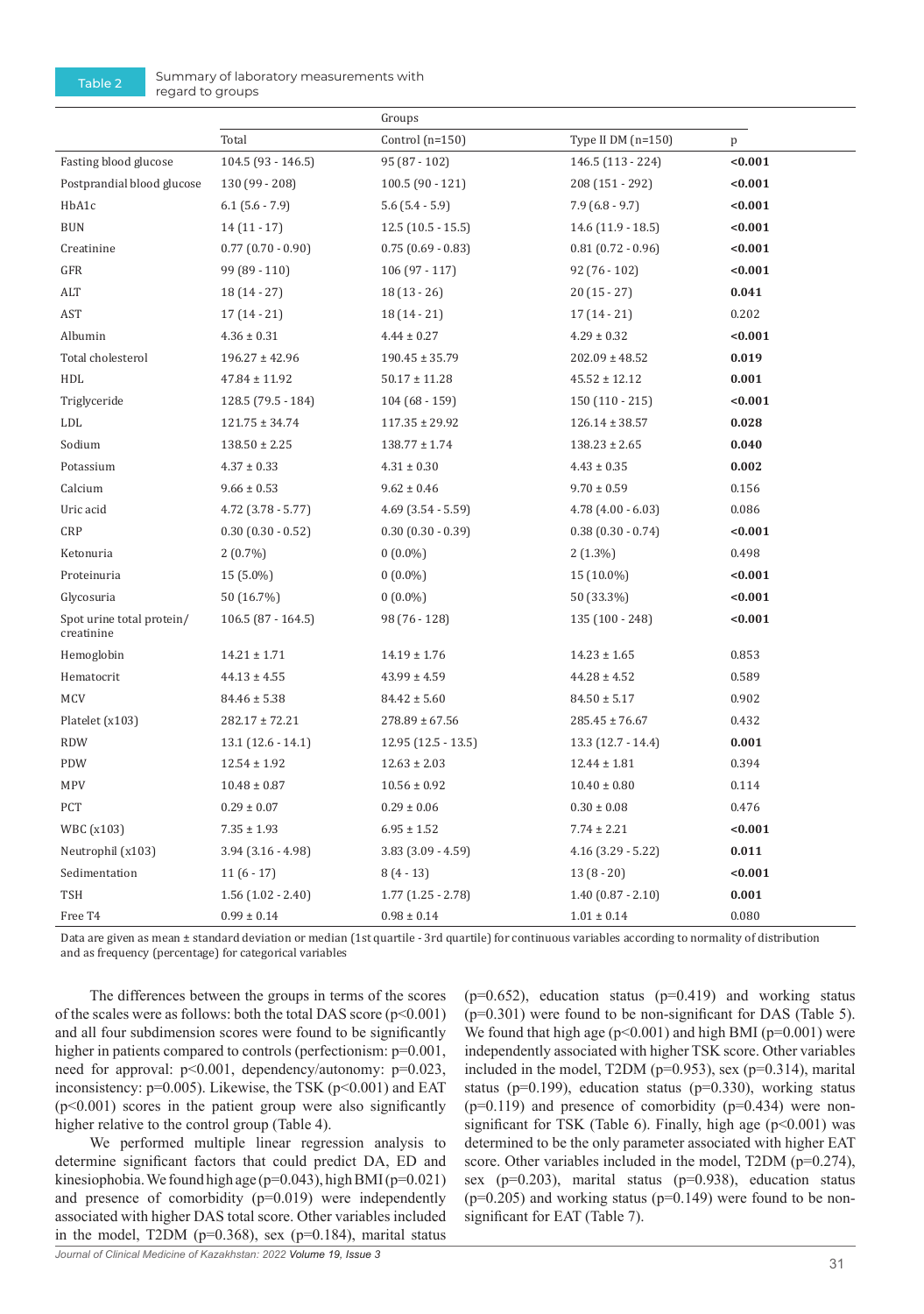Table 3 Summary of diabetes mellitus-related characteristics

| Age at diagnosis              | $47.67 \pm 9.86$ |  |
|-------------------------------|------------------|--|
| Duration of disease           | $4(1-10)$        |  |
| Drug use                      |                  |  |
| No                            | $0(0.0\%)$       |  |
| Oral antidiabetic             | 87 (58.0%)       |  |
| Insulin                       | 27 (18.0%)       |  |
| Oral antidiabetic + Insulin   | 36 (24.0%)       |  |
| DM-related hospitalization    |                  |  |
| No                            | 115 (76.7%)      |  |
| $\mathbf{1}$                  | 30 (20.0%)       |  |
| $\overline{2}$                | $3(2.0\%)$       |  |
| 3                             | $1(0.7\%)$       |  |
| 4                             | $1(0.7\%)$       |  |
| Ketoacidosis/HHS coma history | $5(3.3\%)$       |  |
| DM-related complication(s)    | 82 (54.7%)       |  |
| Retinopathy                   | 36 (24.0%)       |  |
| Neuropathy                    | 67 (44.7%)       |  |
| Nephropathy                   | 45 (30.0%)       |  |
| Coronary artery disease       | 26 (17.3%)       |  |
| Coronary angiography          | 26 (17.3%)       |  |
| Coronary artery bypass graft  | $1(0.7\%)$       |  |
| Diabetic foot ulcer           | 7 (4.7%)         |  |
| Amputation                    | $0(0.0\%)$       |  |
| Cataract                      | 29 (19.3%)       |  |
| Glaucoma                      | $5(3.3\%)$       |  |
|                               |                  |  |

Data are given as mean ± standard deviation or median (1st quartile - 3rd quartile) for continuous variables according to normality of distribution and as frequency (percentage) for categorical variables.

Table 4 Summary of scale scores with regard to groups

#### **Discussion**

The relationship between the development of T2DM and environmental factors, metabolic parameters, nutritional habits and physical activity has been demonstrated by many studies [19- 22]. ED, DA, and limitation of movement due to kinesiophobia, which are more common in patients with T2DM, may contribute to poor metabolic control, weight gain, disregard for treatment, and an increased prevalence of microvascular complications. The coexistence of DM and ED, DA and kinesiophobia poses a high risk in terms of morbidity and mortality [8, 12, 23]. In this study we aimed to compare the rates of ED, DA and kinesiophobia in patients with T2DM to those without DM. Despite a significant difference in age between the groups, we found that total and subdimension scores of DAS, TSK score and EAT score were significantly higher in patients with T2DM compared to controls; however, interestingly, multiple linear regression revealed that the presence of T2DM was not associated with the scores obtained from any of the tests. High age, high BMI, and presence of comorbidity were related with higher DAS total score, high age and high BMI were related with higher TSK score, and high age was the only parameter independently associated with higher EAT score.

Many studies focusing on the effects of psychological problems on diabetes reveal that psychological factors are effective on diabetes control [10, 24]. It has been seen that DA can develop in individuals with chronic diseases. A patient who has not been successful in treatment for any reason may attempt to resort to different methods, leading to non-beneficial beliefs regarding their disease and treatment. In such cases, the patient is reluctant to adhere to their main treatment [10]. A person's DAs combined with negative life events can produce automatic and involuntary negative thoughts [3, 25]. Therefore, this situation is especially important for DM patients in which longterm compliance with treatment is required. Patients should be examined in this regard and psychological support should be provided to prevent adverse events [10].

|                              |                    | Groups             |                     |         |  |
|------------------------------|--------------------|--------------------|---------------------|---------|--|
|                              | Total              | Control $(n=150)$  | Type II $DM(n=150)$ | p       |  |
| Dysfunctional Attitude Scale |                    |                    |                     |         |  |
| Total                        | $137.75 \pm 34.40$ | $128.89 \pm 32.77$ | $146.61 \pm 33.81$  | < 0.001 |  |
| Perfectionism                | $51(39-64.5)$      | $47.5(36-61)$      | $56(43-73)$         | 0.001   |  |
| Need for approval            | $37(28-49)$        | $31.5(24-41)$      | $43(33-54)$         | < 0.001 |  |
| Dependency/Autonomy          | $24.12 \pm 7.61$   | $25.12 \pm 8.12$   | $23.13 \pm 6.94$    | 0.023   |  |
| Inconsistency                | $20.16 \pm 5.36$   | $19.29 \pm 5.70$   | $21.03 \pm 4.85$    | 0.005   |  |
| Tampa Scale for              | $36.77 \pm 11.83$  | $34.07 \pm 11.27$  | $39.47 \pm 11.79$   | < 0.001 |  |
| Kinesiophobia                |                    |                    |                     |         |  |
| <b>Eating Attitudes Test</b> | $23(18-32)$        | $21(16-28)$        | $27(19-35)$         | < 0.001 |  |

Data are given as mean ± standard deviation or median (1st quartile - 3rd quartile) for continuous variables according to normality of distribution.

In a study conducted in Beijing which evaluated DAS in 245 patients with T2DM, it was found that DA had a close relationship with HbA1C, and those with high HbA1C values had higher scores on the DAS. The authors stated that there was a significant relationship between the glycemic control of patients and findings associated with DAs [3]. In another study in which 17 T1DM and T2DM patients and 34 non-diabetic controls were included, no difference was found in terms of DAS scores between the two groups, although the incidence of

depression was higher in the patient group [26]. In our study, the DAS total and subdimension scores were determined to be significantly higher in the T2DM group compared to controls. However, this possible relationship was not present in multiple linear regression analysis. High BMI, high age and the presence of comorbidity were related with higher DAS total score, suggesting that the metabolic background or underlying factors of patients were the factors that contributed to DAs. Successful management of DM largely depends on the ability of patients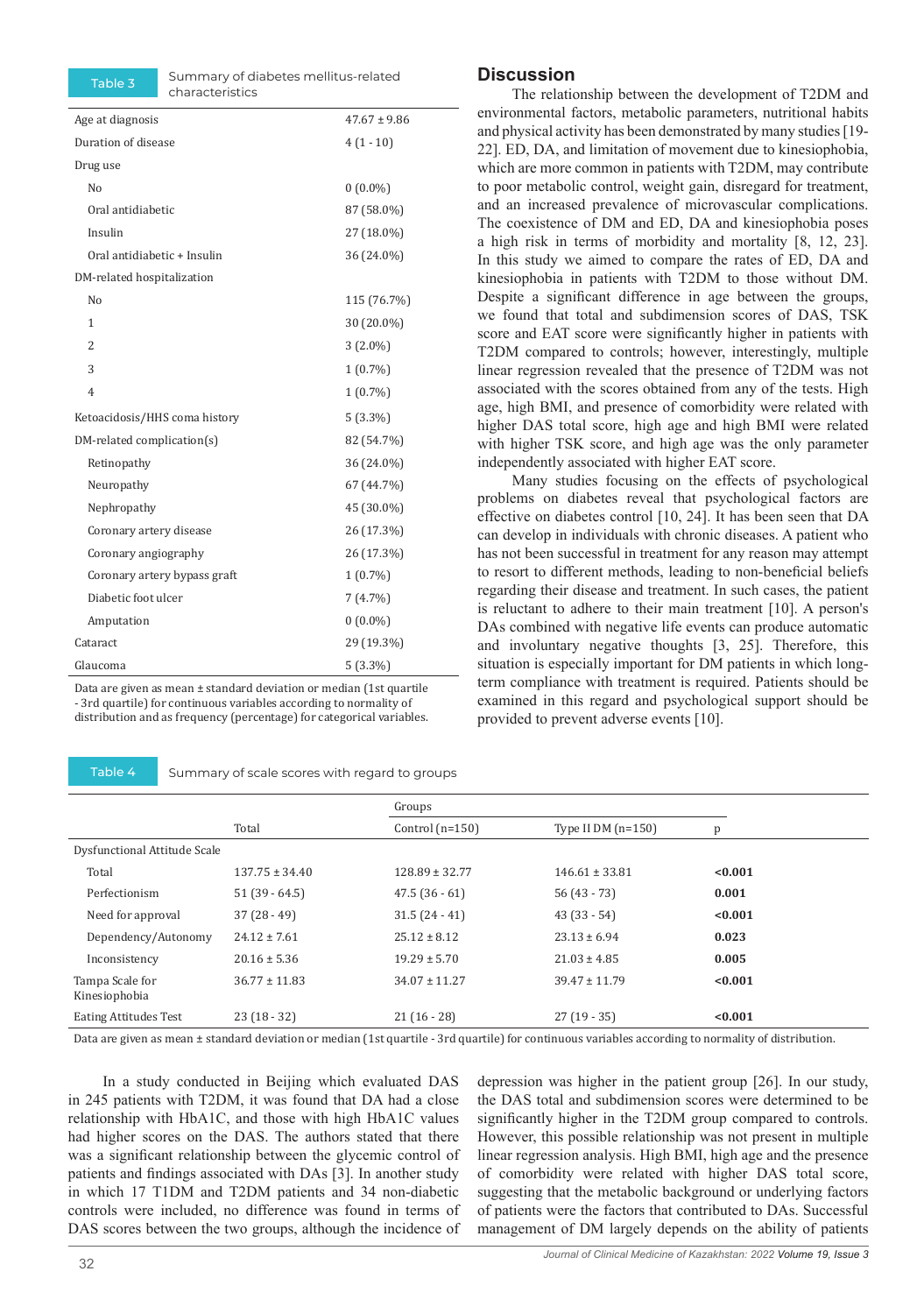to manage their disease. Studies show that individuals with DM experience various psychosocial and emotional problems that can influence DM management [24]. Considering our results showing the pronounced effect of comorbidity, age and BMI on DA, it appears that it would be beneficial to closely monitor older patients with T2DM who have comorbid diseases including metabolic syndrome.

It has been found that the increase in the frequency of T2DM in recent times is mostly associated with weight gain and decreased physical activity [19, 20]. In diabetic individuals, regular exercise has been shown to improve glucose tolerance, increase insulin sensitivity, lower HbA1C levels, and help control weight and cardiovascular risk factors [8]. The fear of movement, called kinesiophobia, is especially seen in patients with chronic pain. Patients avoid movement for the fear of suffering from pain [27]. This situation can cause more serious problems in diabetes patients, where physical activity and healthy social life are important. As the patient avoids exercise, blood sugar regulation will be more difficult, the chance of maintaining an ideal weight will decrease, and psychological discomfort will also contribute to hyperglycemia. In this respect, kinesiophobia is of great importance in the treatment and prevention of complications in patients with DM [7, 27]. In a case-control study, it was observed that individuals with T2DM had higher levels of kinesiophobia than nondiabetic participants, as determined by TSK results [8]. In the analyses of another study that included 154 patients with neuropathic pain, it was shown that diabetic neuropathy pain and fear of movement had a close relationship. It has been stated that the intensity and duration of pain and the presence of fear of falling reduce quality of life in patients with diabetic neuropathy. It was also found that pain intensity, male sex, and fear of falling were positively correlated with inactivity. As a result, it was emphasized that patients with diabetic neuropathy may have fears concerning movement, falls and pain, and that the quality of life of patients may decrease due to these fears; interestingly, the study reported no significant relationship between age and kinesiophobia [9]. In our study, we found TSK scores to be significantly higher in the T2DM group, which supports previous studies in this regard; however, regression revealed that the presence of T2DM was not a factor that increased TSK scores. It was seen that TSK scores showed a positive correlation with age and BMI. Therefore, the management approach to older T2DM patients with obesity should include evaluation of kinesiophobia, especially when painful comorbidities are present.

The development, treatment and complications of DM are closely related to diet and eating habits. The necessity of diet, the presence of a chronic process, some prohibitions and restrictions may cause anxiety in patients. For all these reasons, deterioration in eating attitudes and behaviors of patients can be observed [28]. Eds may also reduce the quality of life of patients by leading to deterioration in social functionality and physical activities [29]. There is a bidirectional relationship between ED and T2DM: such patients may have an increased risk of developing ED due to difficulties in adherence to strict diets and the presence of obesity at baseline. Secondly, since Eds evidently influence weight gain, the course and treatment of T2DM and its management may be complicated [4]. The coexistence of ED and T2DM appears to be widely variable in different studies.

In a study, the frequency of abnormal eating was found to be 40% among patients, and the logistic regression analysis of the study showed that there was a significant relationship between abnormal eating behavior and being aged <60 years [30]. In the study by Celik et al., 29.6% of patients were found

to have an EAT score above 30 (i.e., had disordered eating attitudes), but there were no significant correlations between EAT scores, BMI and age [10]. In a cross-sectional study, the score obtained with the EAT-26 was found to be higher among individuals with T2DM compared to controls. In the same study, no significant difference was observed between patients with and without ED (according to EAT score) in terms of sex, age, education level, employment status, marital situation, T2DM duration, BMI, and presence of comorbidities [23]. In another cross-sectional study examining the effect of eating attitudes on the quality of life of individuals with T2DM, it was observed that 42.7% of the participants had an EAT score meeting the ≥30-point cut-off. These individuals were also found to demonstrate a higher score concerning worries about social and vocational issues as compared to those with lower scores (<30 points). In the same study, while no significant correlation was found between EAT scores and age, a significant positive correlation was found between EAT total score and BMI [1]. In a study from Turkey including 150 patients with T2DM, 26% of patients were found to have an EAT score of 30 or above. Furthermore, the authors found no significant relationship between EAT scores and sex, age, marital status, education, employment, economic standing, diabetes complications and BMI [18]. In the present study, all patients in the control group had an EAT score below 30. Although the EAT scores of T2DM patients were found to be significantly higher than the control group, regression analysis revealed that the presence of T2DM alone was not an independent factor associated with ED. High age was determined to be the only factor related with high EAT score. Although evidence from previous studies suggest that ED is associated with adverse outcomes [29] and the acute and chronic complications of diabetes [29], our regression results do not support these suggestions. Nonetheless, the significant differences between the T2DM and control groups should be mentioned, with emphasis on the fact that other underlying factors including age must be considered.

Our study has some limitations. First, the fact that it was a single-center study limited the generalizability of the results. Second, the differences in age, sociodemographic characteristics and laboratory results between the patient and control groups may have affected the results. In order to obtain clearer results, multicenter studies with larger patient counts and homogenous distribution of characteristics among groups are required.

In conclusion, although the data we obtained showed that DA, ED and kinesiophobia were more common in T2DM patients than in controls, these univariate relationships were not confirmed by regression analysis. In addition, it was observed that the probability of the occurrence of all three disorders increased with age. Furthermore, high BMI increased the frequency of DA and kinesiophobia, and DA was more common in those with comorbidities. For successful T2DM management, in addition to appropriate medical treatment, supportive approaches for nutrition, physical activity and mental support are required in particularly older patients with comorbidities and higher BMI.

**Disclosures:** There is no conflict of interest for all authors.

**Acknowledgements:** None.

**Funding:** None.